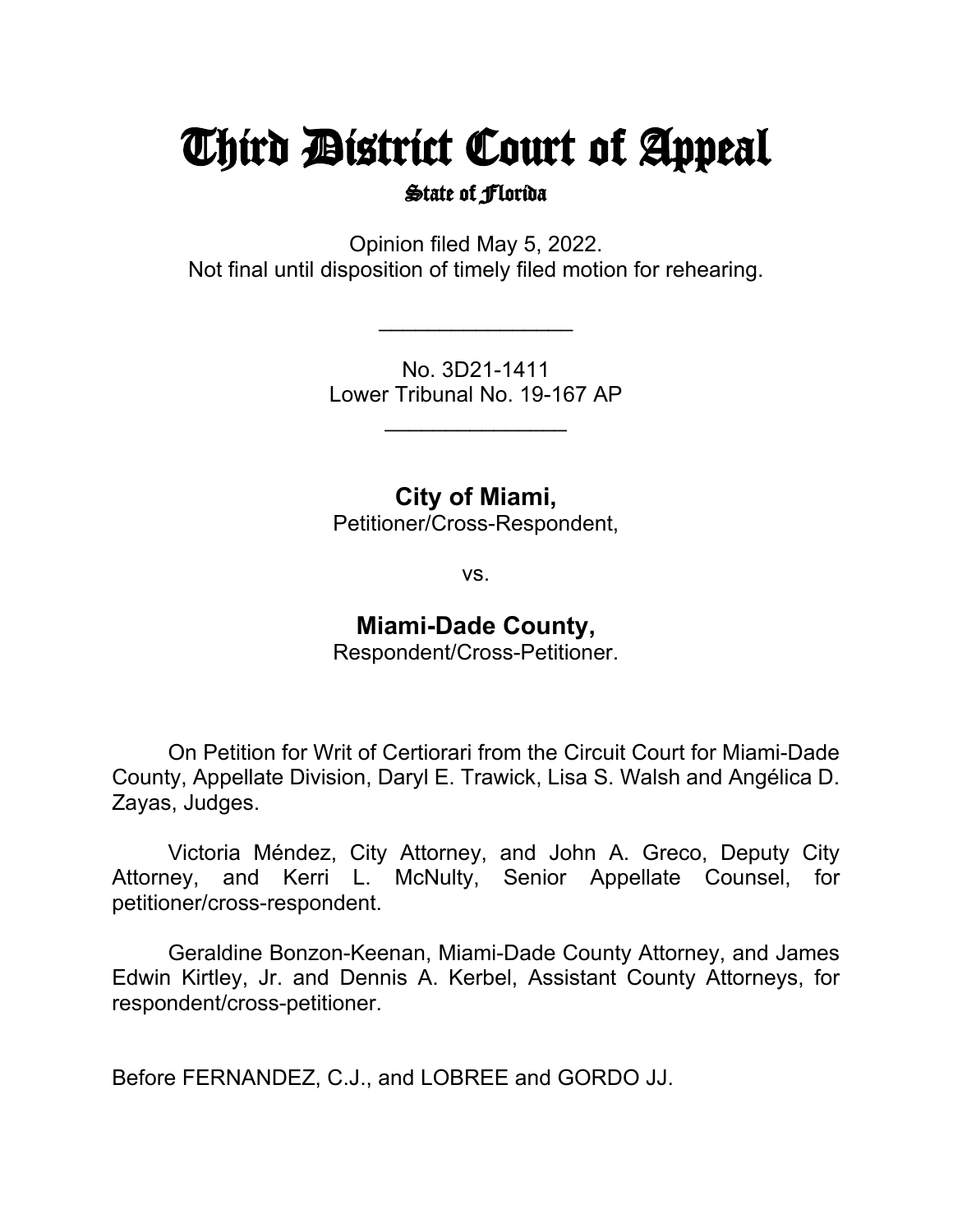PER CURIAM.

Denied.

FERNANDEZ, C.J., and LOBREE, J., concur.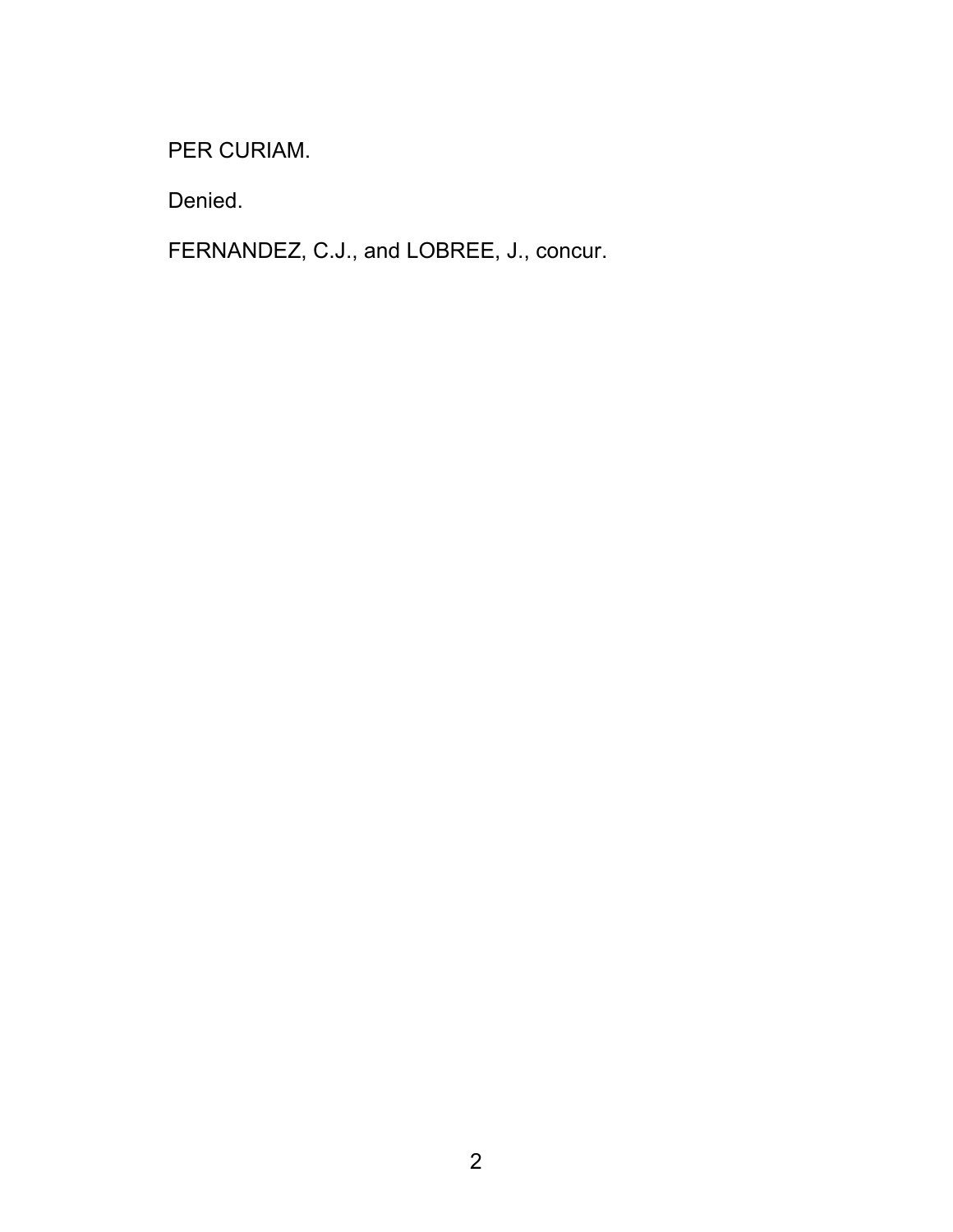GORDO, J. (Dissenting)

If second-tier certiorari review does not lie to cure this procedurally infirm ruling which seizes a Mayor's privilege to exercise his veto power while violating due process—it ought not exist. For the following reasons, I would grant the petition.

#### **FACTUAL AND PROCEDURAL BACKGROUND**

The City of Miami seeks second-tier certiorari review of a circuit court appellate decision which granted Miami-Dade County's petition for writ of certiorari finding in the first instance the Mayor of the City of Miami engaged in prejudicial ex parte communications and quashing the exercise of his veto, despite finding competent substantial evidence in the record supporting the exercise of his veto.

In 2017, Miami-Dade County initiated an administrative process to rehabilitate the Coconut Grove Playhouse. As the Playhouse was designated a historic site by the City of Miami Historic and Environmental Preservation Board (HEPB), the County was required to obtain a historic preservation permit, known as a certificate of appropriateness, from the HEPB.

In April 2017, the HEPB conditionally approved the County's application for a certificate of appropriateness but required the County to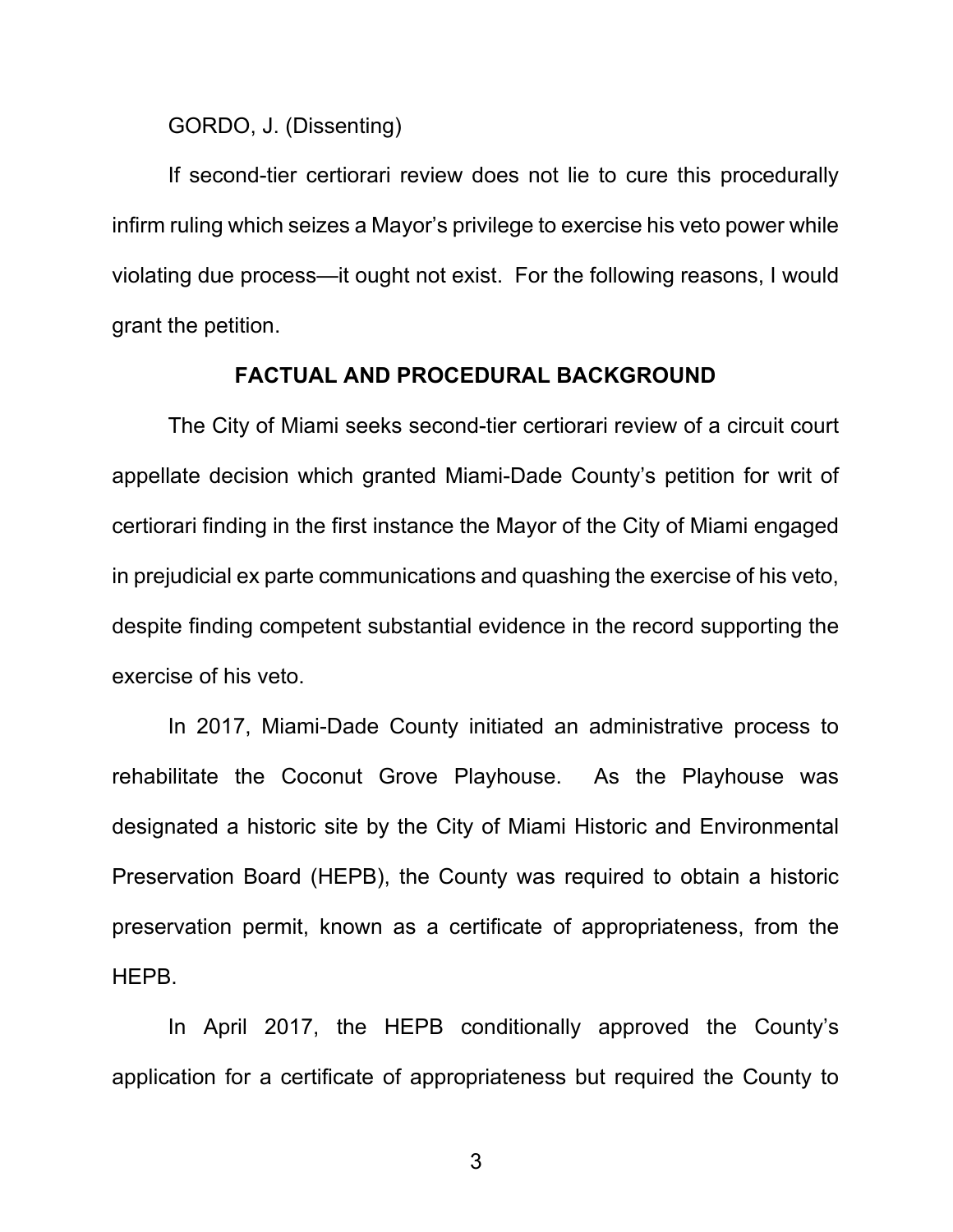return to the HEPB for final approval before proceeding with the rehabilitation. Two City of Miami residents objected and appealed the HEPB's decision to the Miami City Commission. The City Commission granted the appeal and denied approval of the County's application. The County then filed a petition for writ of certiorari to the circuit court. In December 2018, the circuit court granted the County's petition and quashed the Commission's decision denying the certificate of appropriateness. The HEPB's approval of the County's application for a certificate of appropriateness was reinstated with its original conditions for final approval.

When the County applied for a final certificate of approval, however, it was denied by the HEPB. The County appealed the HEPB's denial to the City Commission, which held a quasi-judicial public hearing in May 2019. At the end of the hearing, the City Commission granted the County's appeal and approved the application. On May 17, 2019, the Mayor of the City of Miami vetoed the City Commission's decision and issued a statement detailing the reasons for his veto. At the next City Commission meeting, the veto was placed before the Commission, but the effort to override the veto failed to obtain the required supermajority vote.

The County filed a petition for writ of certiorari to the circuit court, arguing the Mayor's veto was not based on competent substantial evidence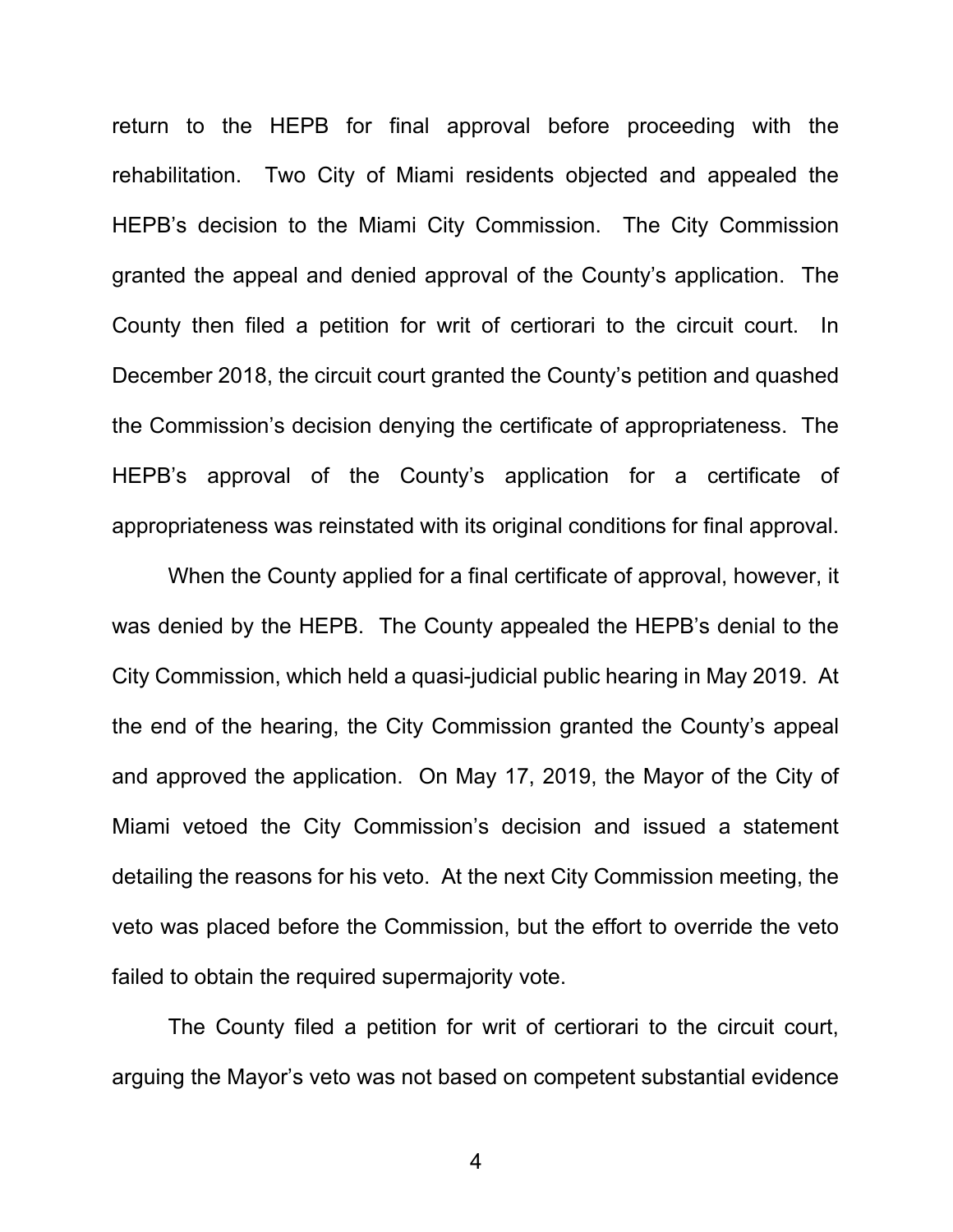and that its due process rights were violated because the Mayor had engaged in ex parte communications. In support, the County attached five unsolicited emails that were allegedly sent to the Mayor's email address during the ten-day veto period, which the County had obtained through a public records request after the mayoral veto and after the City Commission meetings ended. The City filed a motion to dismiss the petition, arguing the circuit court lacked jurisdiction to review the Mayor's veto as he was merely exercising an executive function. The City separately filed a response to the petition, which argued in part that the circuit court lacked jurisdiction to review any emails purportedly sent to the Mayor as they were not addressed at any of the hearings before the HEPB or the City Commission, and were, therefore, not a part of the record. The City argued the proper remedy for the County to address these emails, under Jennings v. Dade County, 589 So. 2d 1337 (Fla. 3d DCA 1991), was pursuit of a declaratory action to prove, following an evidentiary hearing, that a prejudicial ex parte communication occurred.

The circuit court dismissed the petition, finding the Mayor's veto was not a quasi-judicial action. The County petitioned this Court for second-tier certiorari review. A prior panel of this Court quashed the circuit court's opinion, finding that because the Mayor's veto was inextricably intertwined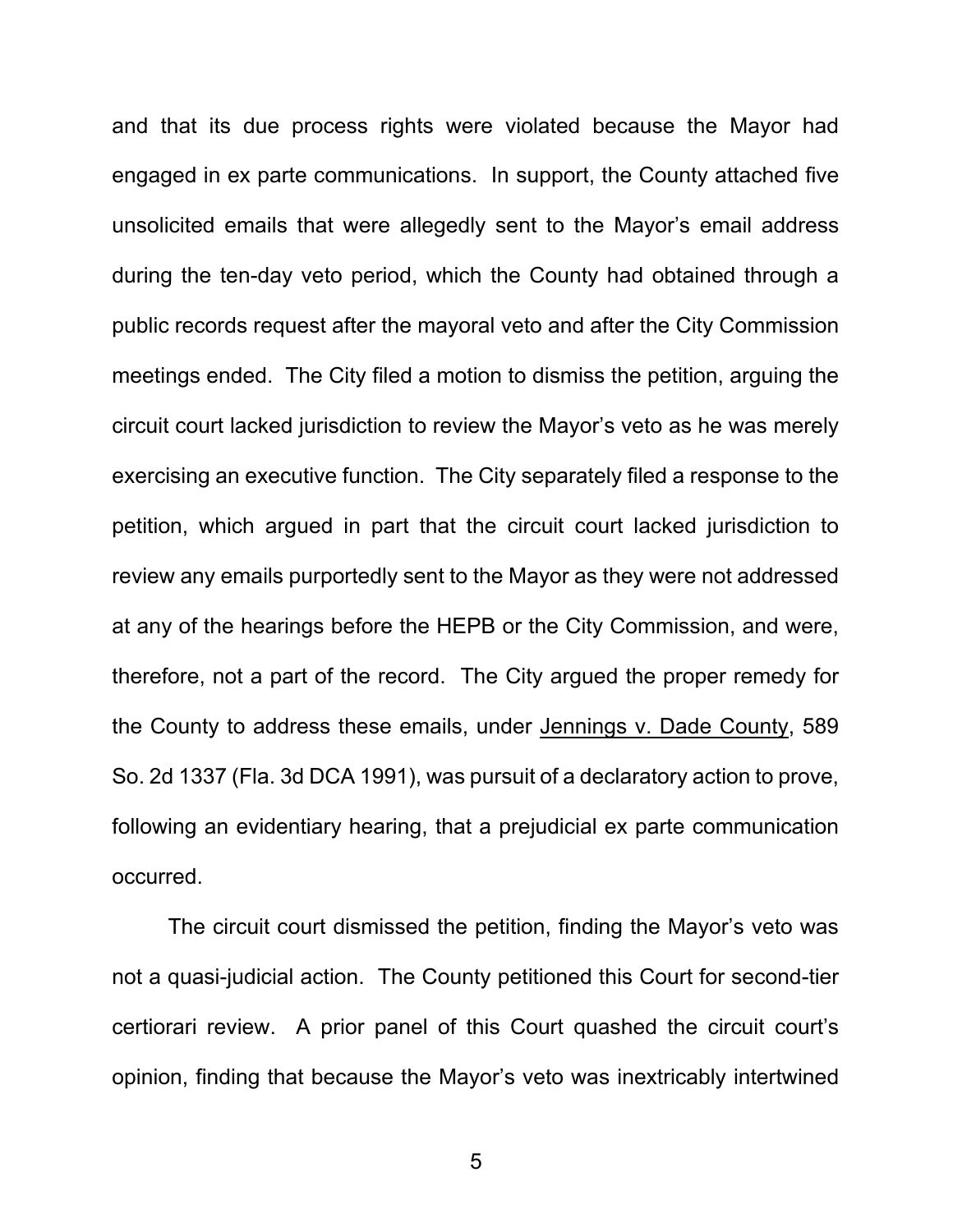with the quasi-judicial proceedings, the circuit court had jurisdiction to review the County's petition and, therefore, departed from the essential requirements of the law by dismissing the petition. See Miami-Dade Cnty. v. City of Miami, 315 So. 3d 115, 126 (Fla. 3d DCA 2020). The Court quashed the opinion of the circuit court and remanded for the circuit court to address the County's petition.

On remand, the circuit court quashed the Mayor's veto, finding in the first instance that although the Mayor's exercise of his veto was supported by competent, substantial evidence, the Mayor had engaged in prejudicial ex parte communications during the veto period which violated the County's due process rights. The City subsequently filed a motion for rehearing and clarification, arguing the circuit court misapplied Jennings and could not determine whether a due process violation had occurred absent an evidentiary hearing via a separate lawsuit or providing a hearing to allow the Mayor an opportunity to rebut any presumption of prejudice. The County filed a response, and the circuit court denied the motion. This petition for second-tier certiorari review followed.

#### **DISCUSSION**

It is well established that "a district court should exercise its discretion to grant review only when the lower tribunal has violated a clearly established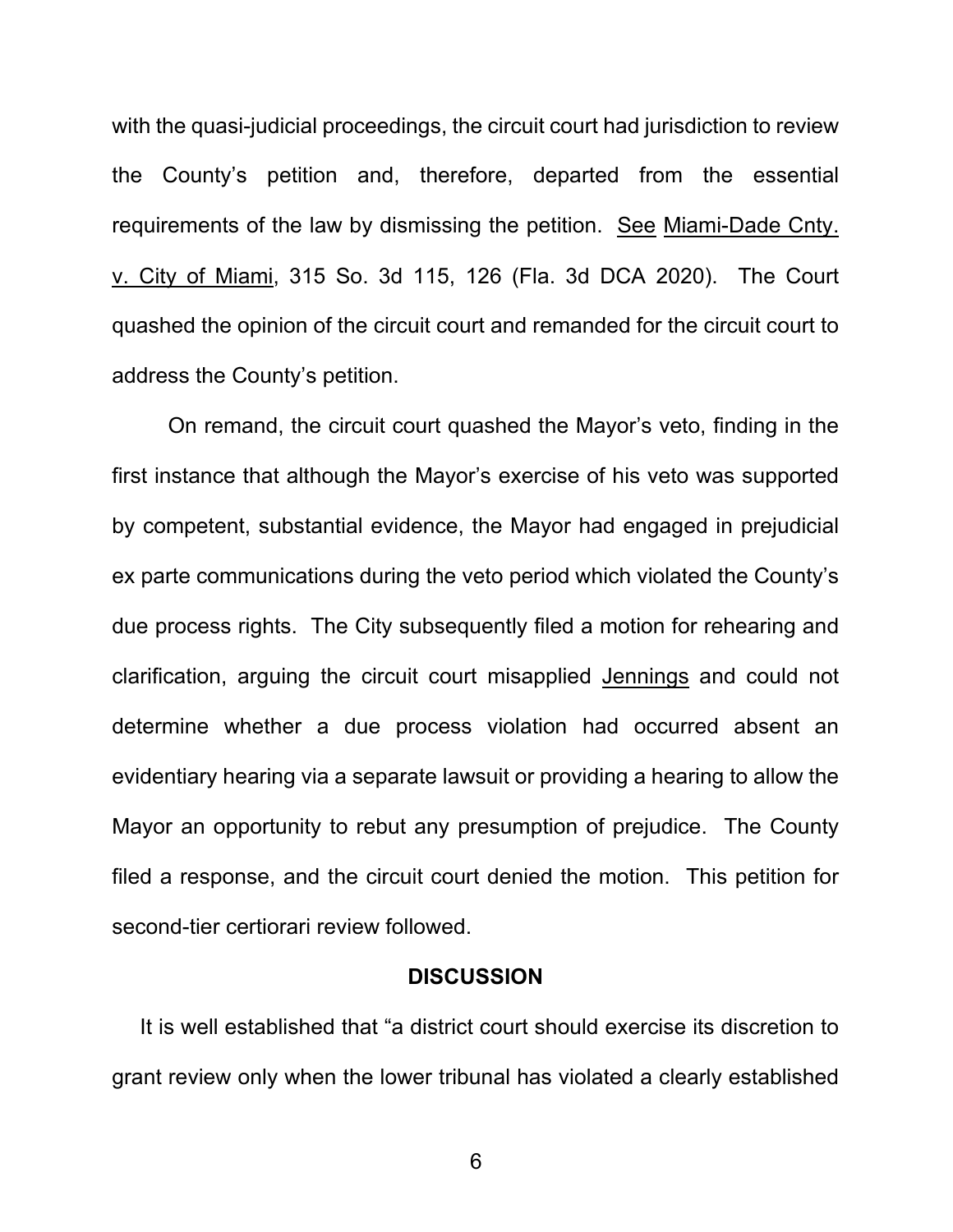principle of law resulting in a miscarriage of justice." Custer Med. Center v. United Auto. Ins. Co., 62 So. 3d 1086, 1092 (Fla. 2010) (citing Allstate Ins. Co. v. Kaklamanos, 843 So. 2d 885, 889 (Fla. 2003)). A circuit court's decision departs from the essential requirements of the law where the circuit court fails to afford procedural due process or fails to apply the correct law. See Nader v. Fla. Dep't of Highway Safety & Motor Vehicles, 87 So. 3d 712, 723 (Fla. 2012).

### *I. Violation of Clearly Established Principle of Law*

The circuit court's decision violated fundamental and well-settled principles of appellate practice by reviewing evidence in the first instance that was not included in the record before the lower tribunal. See Rosenberg v. Rosenberg, 511 So. 2d 593, 595 n.3 (Fla. 3d DCA 1987) ("Appellate review is limited to the record as made before the trial court at the time of the entry of a final judgment or orders complained of."); Vichich v. Dep't of Highway Safety & Motor Vehicles, 799 So. 2d 1069, 1073 (Fla. 2d DCA 2001) ("The circuit court in [its appellate capacity] performs a 'review'; it does not sit as a trial court to consider new evidence or make additional findings."). In appeals of administrative decisions "the record shall include only materials furnished to and reviewed by the lower tribunal in advance of the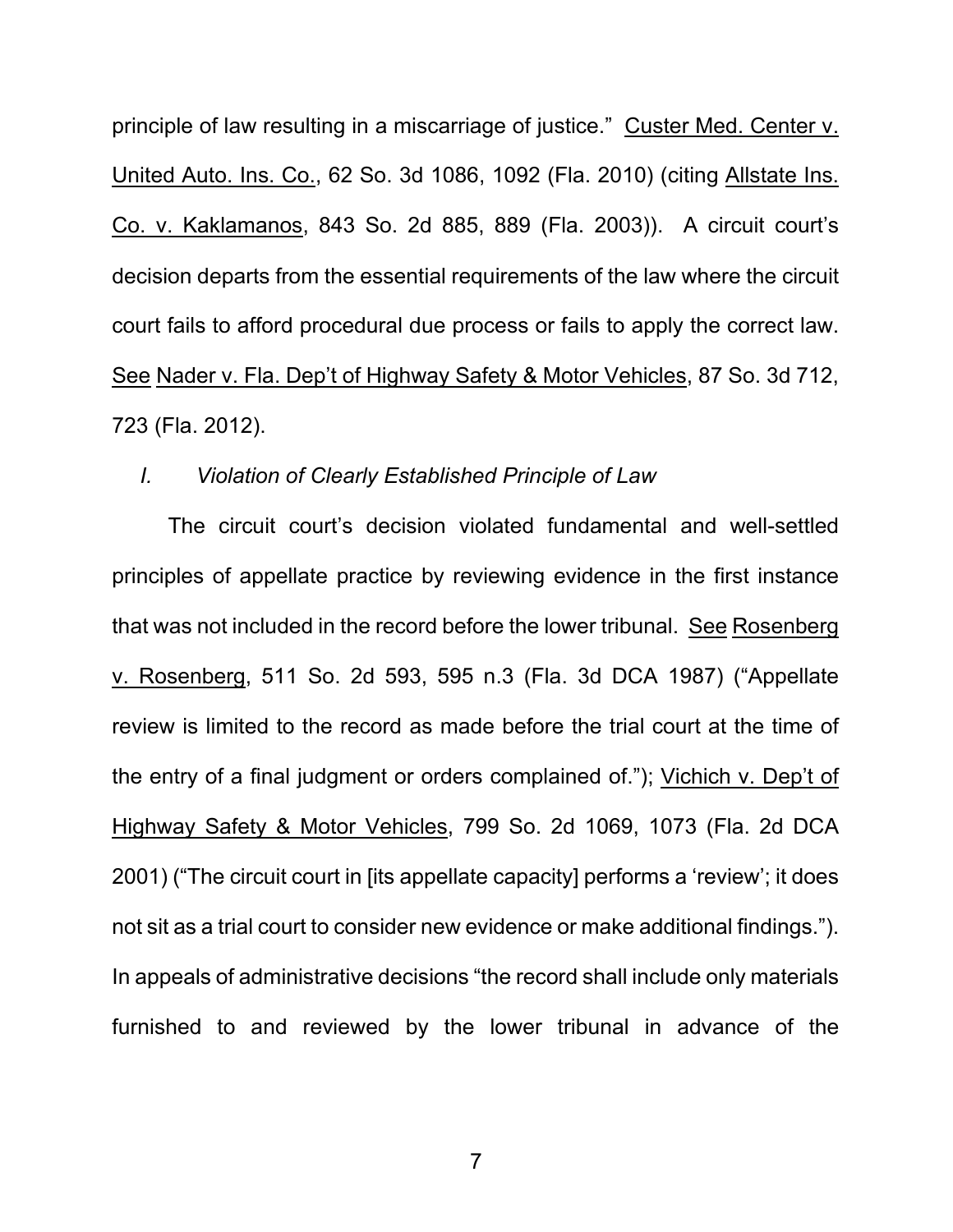administrative action to be reviewed by the court." Fla. R. App. P. 9.190(c)(1). Further:

> An appeal has never been an evidentiary proceeding; it is a proceeding to review a judgment or order of a lower tribunal based upon the record made before the lower tribunal. An appellate court will not consider evidence that was not presented to the lower tribunal because the function of the appellate court is to determine whether the lower tribunal committed error based on the issues and evidence before it.

Hillsborough Cnty. Bd. of Cnty. Com'rs v. Pub. Employees Relations Com'n, 424 So. 2d 132, 134 (Fla. 1st DCA 1982).

Here, the County's decision to attach the purported emails the circuit court relied on to quash the Mayor's veto to its petition for certiorari clearly violated this principle. The emails were not a part of the record before the City Commission and were never considered during the quasi-judicial proceeding. The County only acquired the emails via a public records request after the Mayor's veto and subsequent City Commission meeting to override the veto occurred. The County contends the ex parte communications are part of the record because they were before the Mayor in advance of his veto decision. The lower tribunal here, however, was the City Commission not the Mayor. Additionally, at no point were the emails authenticated or proven to be seen or received by the Mayor himself. The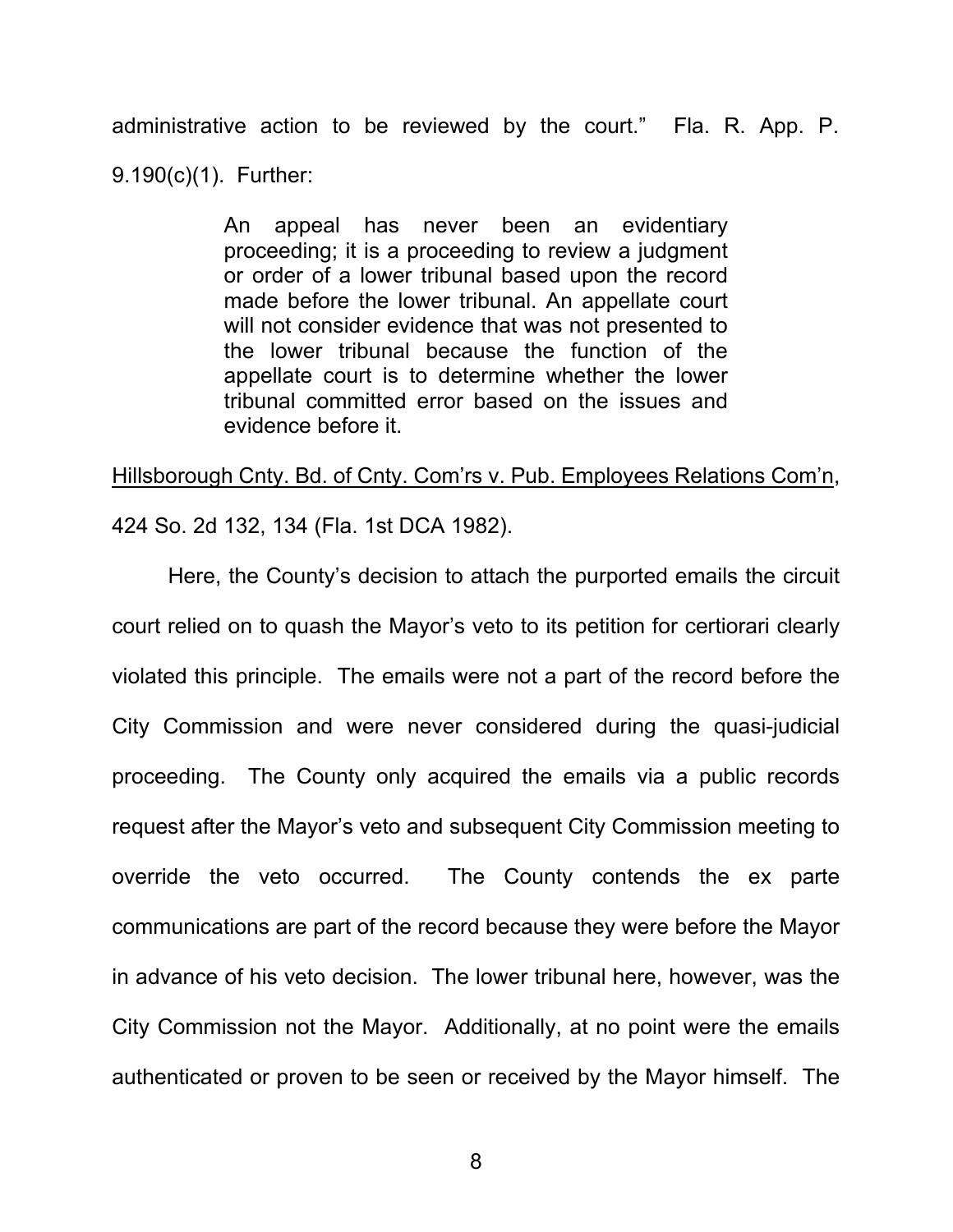circuit court thus violated a fundamental principle of appellate practice by considering evidence not presented to the lower tribunal.

The County further argues that because the Mayor was acting as a quasi-judicial decision maker, the emails themselves are de facto proof he improperly engaged in ex parte communications and thus, violated its due process rights.

First, "[t]he failure to apply a controlling legal decision is a classic departure from the essential requirements of the law." State v. Jones, 283 So. 3d 1259, 1266–67 (Fla. 2d DCA 2019). Here, the circuit court failed to apply the correct law because Jennings requires an evidentiary proceeding to enable the Mayor to rebut any presumption of prejudice arising from the presumed ex parte communications, which would ultimately allow the circuit court to determine whether the communication was prejudicial to the County. See Jennings, 589 So. 2d at 1339 ("We hold that upon proof that a quasijudicial officer received an ex parte contact, a presumption arises . . . that the contact was prejudicial. The aggrieved party will be entitled to a new and complete hearing before the commission unless the defendant proves that the communication was not, in fact, prejudicial.").

Under Jennings, this Court held "the allegation of a prejudicial ex parte communication in a quasi-judicial proceeding . . . will enable a party to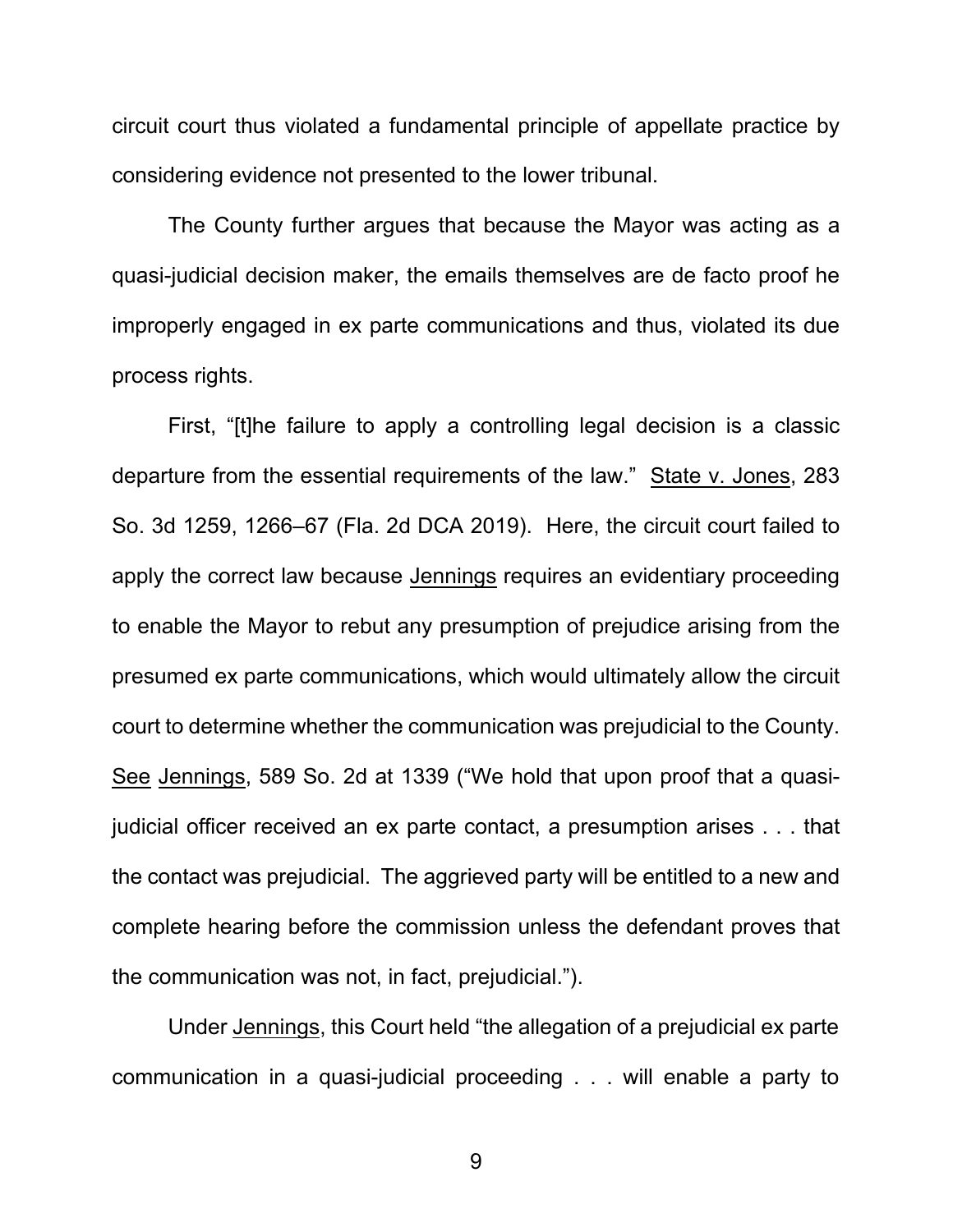maintain an original equitable cause of action to establish its claim." Id. at 1341–42. Here, the circuit court did not require the County to maintain an original cause of action or hold an evidentiary hearing and without hesitation accepted the proffered emails as evidence in the first instance the ex parte communications occurred, determining prejudice existed simply because the emails were sent. This is directly contrary to Jennings, which requires a moving party to prove an ex parte communication occurred and a defending party be given an opportunity for rebuttal before the court makes its ultimate determination of whether the ex parte communication prejudiced the aggrieved party. Id. at 1342 ("Upon such proof [of an ex parte communication], prejudice shall be presumed. The burden will then shift to the respondents to rebut the presumption that prejudice occurred to the claimant. Should the respondents produce enough evidence to dispel the presumption, then it will become the duty of the trial judge to determine the claim in light of all the evidence in the case.").

The plain language of Jennings clearly mandates the presumption of prejudice is rebuttable, NOT, as the circuit court's order renders it, irrefutable. The circuit court only applied Jennings in part, finding the communications were presumed to be prejudicial but ignoring the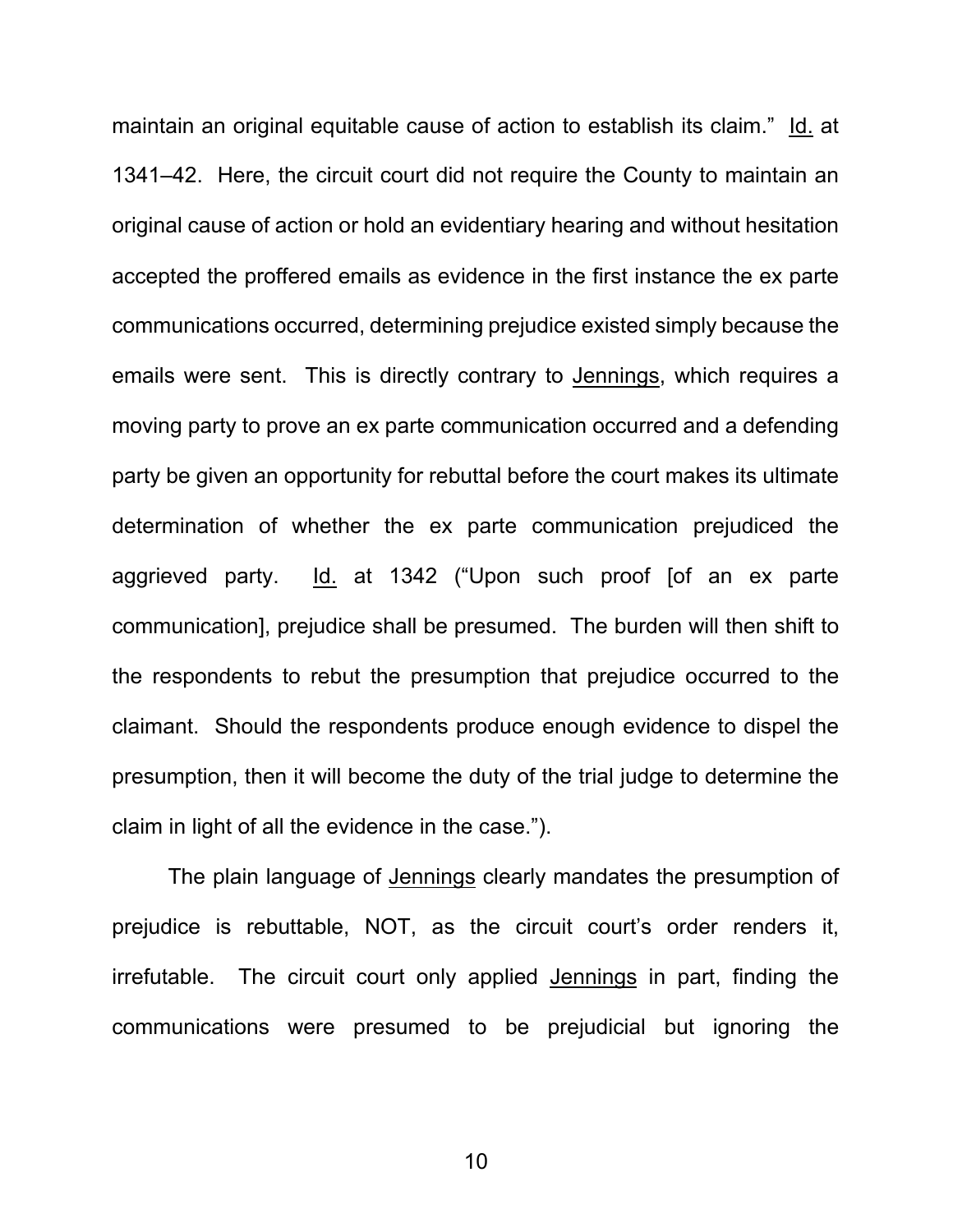requirement that a defending party have an opportunity to rebut that presumption.

Second, while receipt of a public records request can be used as proof that a communication was sent, it cannot be used as prima facie evidence that prejudicial ex parte communications occurred where the County did not establish the Mayor himself even opened or responded to the emails.

Third, the circuit court acting in its appellate capacity is bound by the Florida Rules of Appellate Procedure. Fla. R. App. P. 9.010 ("These rules, cited as "Florida Rules of Appellate Procedure" . . . . shall govern all proceedings commenced on or after that date in the supreme court, the district courts of appeal, and the circuit courts in the exercise of the jurisdiction described by rule 9.030(c)."). Florida Rule of Appellate Procedure 9.030(c)(1) provides that "[t]he circuit courts shall review, by appeal: (A) final orders of lower tribunals as provided by general law; (B) nonfinal orders of lower tribunals as provided by general law; and (C) administrative action if provided by general law." Under rule 9.040(c) "[i]f a party seeks an improper remedy, the cause shall be treated as if the proper remedy had been sought." It was well within the circuit court's jurisdiction acting in its appellate capacity to transfer the case to the circuit trial court for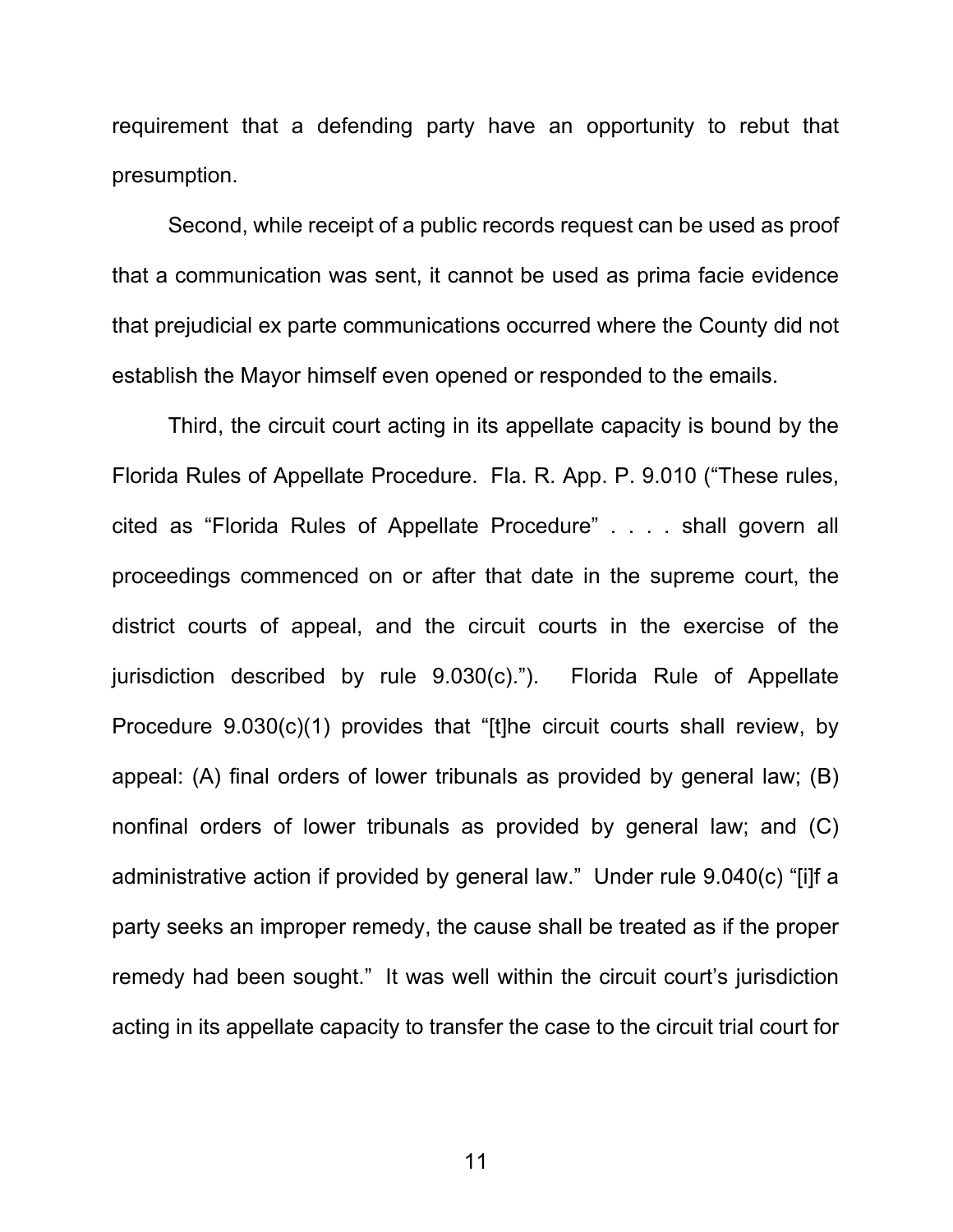an evidentiary hearing that complied with Jennings rather than itself engaging in a fact-finding analysis in the first instance.

## *II. Violation of Due Process Resulting in a Miscarriage of Justice*

The circuit court's departure from the essential requirements of law is a miscarriage of justice so "sufficiently egregious," it unmistakably warrants second-tier certiorari review. Nader, 87 So. 3d at 723. The circuit court held the proffered ex parte communications between the Mayor and interested members of the public prejudiced the County and that there was no evidence in the record to rebut the presumption of prejudice. But, as discussed above, the circuit court gave the Mayor no process or opportunity to present any evidence to rebut this presumption.

In Jennings, this Court stated that "[t]he occurrence of [an ex parte communication] in a quasi-judicial proceeding does not mandate automatic reversal." Jennings, 589 So. 2d at 1341. The circuit court's decision operates as an automatic quashal of the Mayor's veto right derived from his elected position and the City's governing charter. The circuit court found the County's due process rights were violated without the requisite record evidence and without affording the Mayor an opportunity to rebut the presumption of prejudice — a clear violation of his due process rights under Jennings. This essentially rendered any established presumption of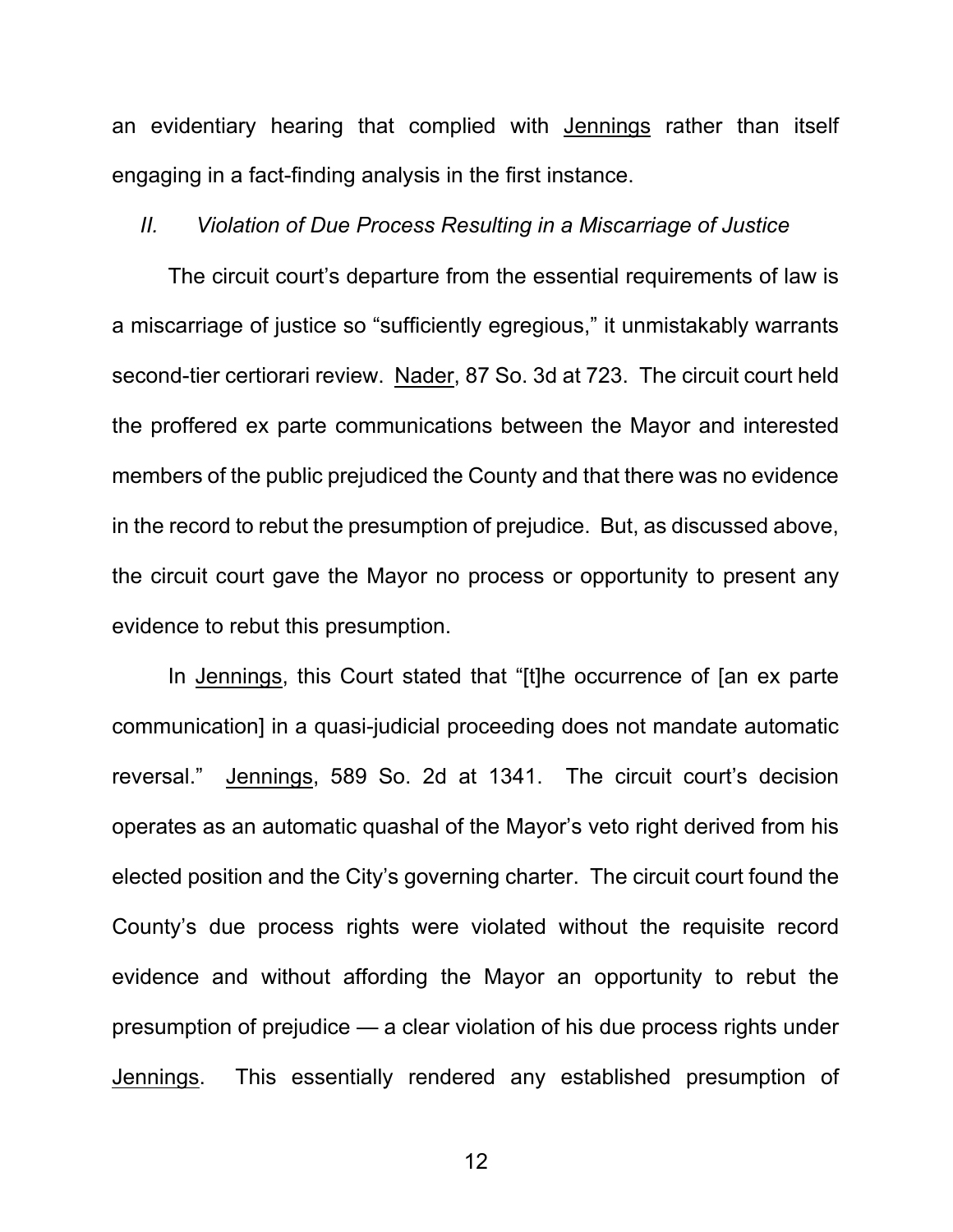prejudice to the County irrefutable, as opposed to rebuttable. This is again directly contrary to Jennings.

While "the quality of due process required in a quasi-judicial hearing is not the same as that to which a party to full judicial hearing is entitled," the Mayor was still entitled to an opportunity to be heard. Id. at 1340; see also Keys Citizens for Responsible Gov't, Inc. v. Florida Keys Aqueduct Auth., 795 So. 2d 940, 948 (Fla. 2001) ("Procedural due process requires both fair notice and a real opportunity to be heard."). Here, depriving the Mayor's due process rights operates as more than a deprivation of an individual's right. When issuing the veto, the Mayor was acting in his official capacity as a representative of his constituents, the people of the City of Miami. Depriving the Mayor of due process as to the exercise of his veto in this instance essentially acts as a deprivation of the due process rights of those he represents.

Additionally, "[a]n important factor to consider when determining whether the circuit court's error amounts to a 'miscarriage of justice' is the adverse precedential effect the error might have on subsequent cases." Dep't of Highway Safety & Motor Vehicles v. Hofer, 5 So. 3d 766, 772 (Fla. 2d DCA 2009) (citing Dep't of Highway Safety & Motor Vehicles v. Alliston, 813 So. 3d 141, 145 (Fla. 2d 2002)). "Where a circuit court's decision fails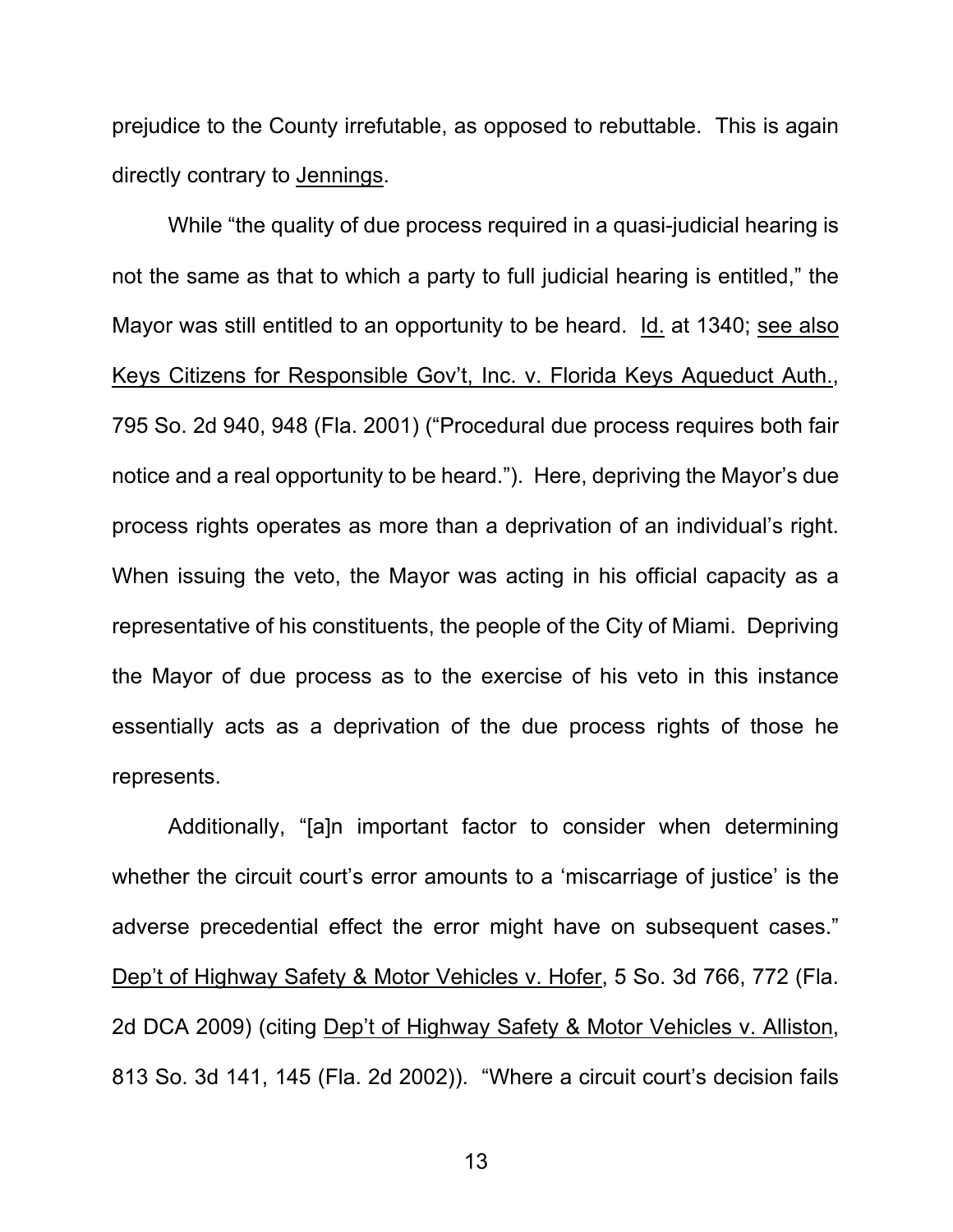to apply the correct law and establishes 'principles of general application binding in subsequent cases,' certiorari review is warranted." State, Dep't of Highway Safety & Motor Vehicles, Bureau of Admin. Reviews v. Fernandez, 114 So. 3d 266, 272 (Fla. 3d DCA 2013) (quoting Hofer, 5 So. 3d at 772). If the circuit court's decision remains, quasi-judicial decision makers who are alleged have to received unsolicited ex parte communications for the first time on appeal will have their decisions quashed without any opportunity to demonstrate: (1) actual receipt of the unsolicited communication, and (2) an opportunity to refute the alleged unsolicited communication bore no impact on their decision; even when a court finds the decision was supported by competent substantial evidence.

A "district court's exercise of its discretionary certiorari jurisdiction should 'depend on the court's assessment of the gravity of the error and the adequacy of other relief.'" Custer, 62 So. 3d at 1092 (quoting Haines City Cmty. Dev. v. Heggs, 658 So. 2d 523, 531 n.14 (Fla. 1995)). The circuit court's seizure of the Mayor's veto power without affording due process is as grave an error as there can be in our democratic system rooted in separation of powers. While second-tier certiorari is extraordinary and discretionary, today the majority brushes under the proverbial rug the wrongs